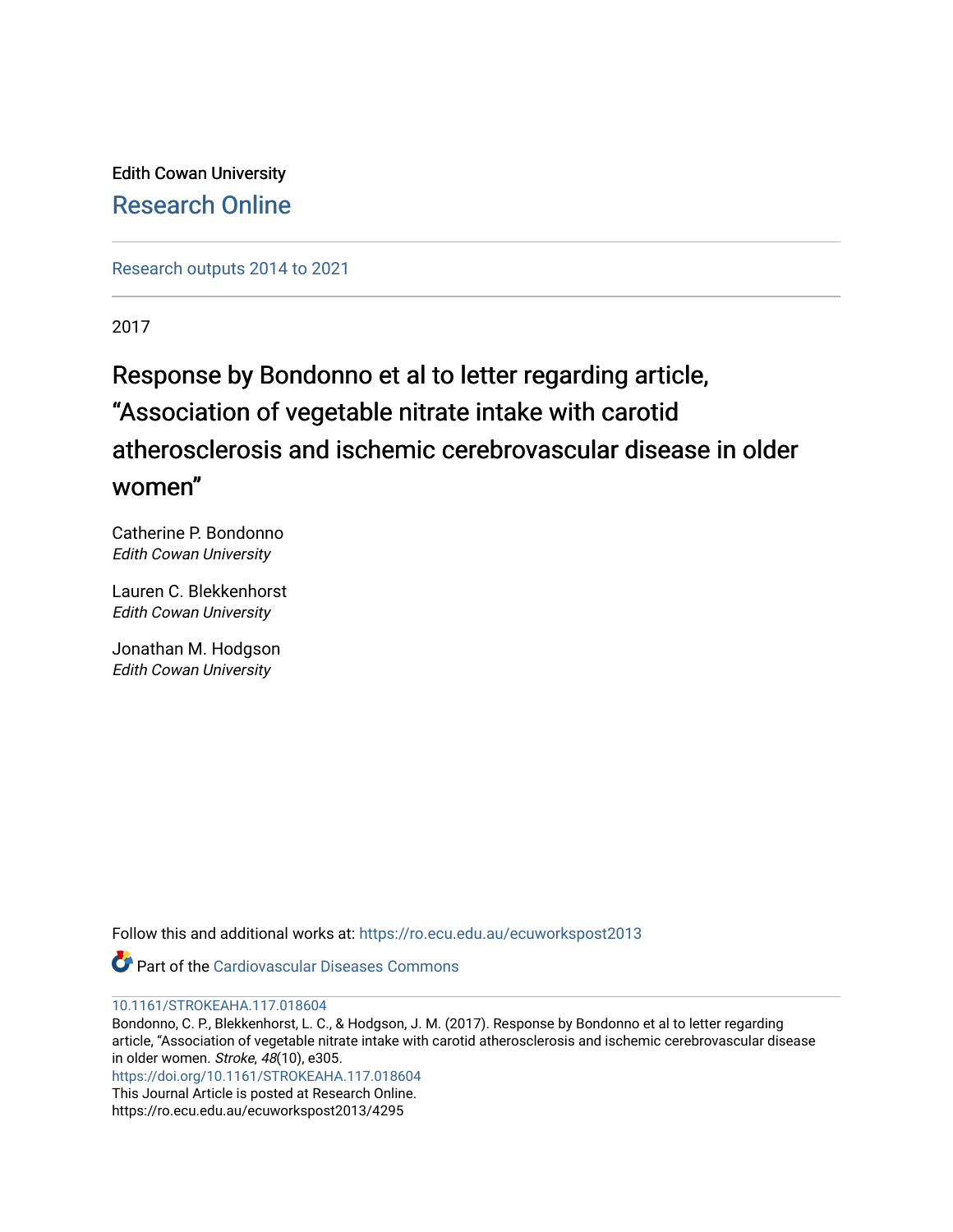**Response by Bondonno, Blekkenhorst and Hodgson to Letter Regarding Article, "Association of vegetable nitrate intake with carotid atherosclerosis and ischemic cerebrovascular disease in older women"**

Catherine P Bondonno PhD<sup>a, b</sup>, Lauren C Blekkenhorst BHSc<sup>a</sup>, Jonathan M Hodgson PhD<sup>a, b</sup>

<sup>a</sup> School of Medicine and Pharmacology, Royal Perth Hospital Unit, University of Western Australia, Australia

<sup>b</sup> School of Medical and Health Sciences, Edith Cowan University, Joondalup, WA, Australia

# **\*Address for correspondence and requests for reprints:**

Catherine P Bondonno

School of Medicine and Pharmacology, Level 3, Medical Research Foundation,

GPO Box X2213 Perth Western Australia, Australia WA6847

Tel: 618 9224 0342 Email: [catherine.bondonno@uwa.edu.au](mailto:catherine.bondonno@uwa.edu.au)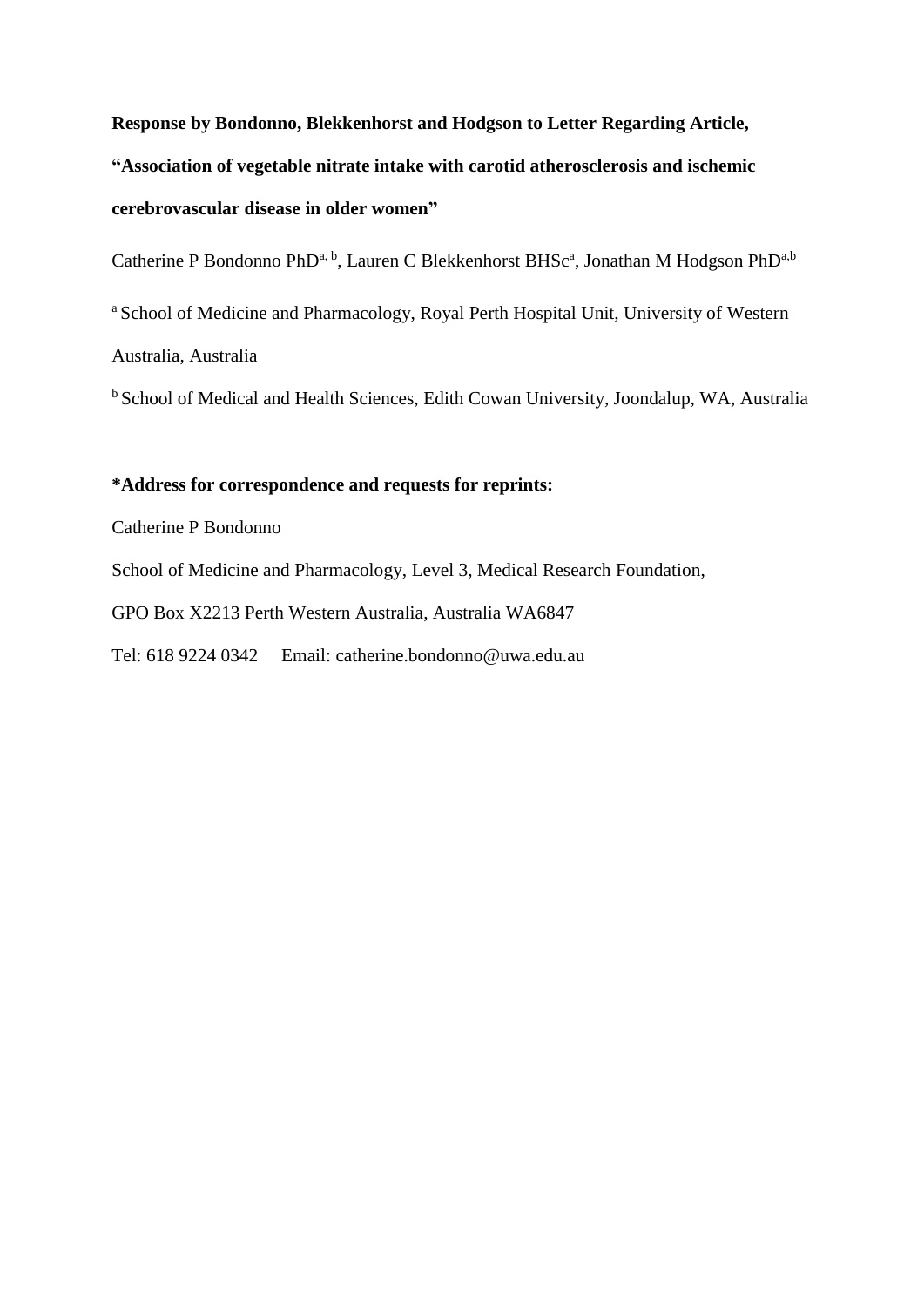#### *In response:*

We thank Dr Kazushi Tsuda for his interest in our study reporting the association of vegetable nitrate intake with carotid atherosclerosis and ischemic cerebrovascular disease in older women<sup>1</sup>. We read, with great interest, that an increase in carotid atherosclerosis might be associated with reduced membrane fluidity of red blood cells (RBCs), leading to reduced microcirculation<sup>2</sup> and that reduced membrane fluidity of RBCs is associated with lower levels of plasma nitrate and nitrite <sup>3</sup>. Unfortunately we do not have data on the levels of plasma nitrate and nitrite for this cohort of older women. However, in a randomised controlled study in healthy women, we have previously observed a linear dose-response for nitrate intake on both plasma nitrate and nitrite concentrations<sup>4</sup>. With a nitrate dose of 0 mg we observed plasma nitrate levels (mean; 95% CI) of 33; 22-40 µmol/L and plasma nitrite levels (mean; 95% CI) of 59; 42-72 nmol/L. With a nitrate dose of 100 mg (similar to the mean nitrate intake from vegetables observed in our cohort of older women of  $67 \pm 29$  mg/d) we observed plasma nitrate levels (mean; 95% CI) of 79; 47-102  $\mu$ mol/L and plasma nitrite levels (mean; 95% CI) of 89; 63-110 nmol/L. Increases in plasma nitrate and nitrite after dietary nitrate intake have also been observed in numerous other studies across a range of nitrate intakes<sup>5</sup>. We agree with Dr Tsuda that it is important to "assess more precisely the relationship between inorganic nitrate intake and changes in microcirculation and their contribution to the protection against the progression of carotid artery atherosclerosis*"* and that design of future studies in this area should include these parameters.